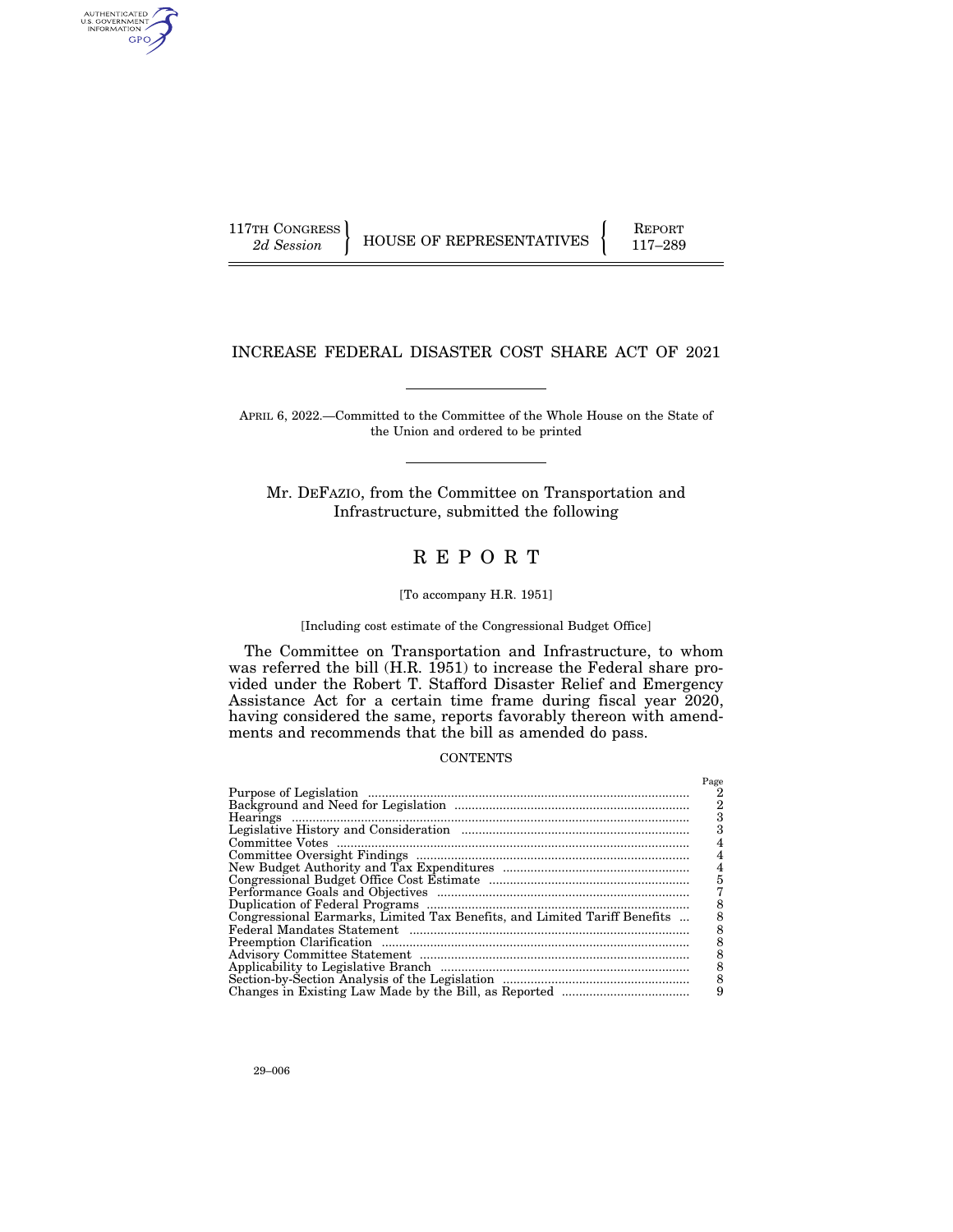The amendments are as follows:

Strike all after the enacting clause and insert the following:

### **SEC. 1. SHORT TITLE.**

This Act may be cited as the ''Increase Federal Disaster Cost Share Act of 2021''. **SEC. 2. INCREASE OF FEDERAL SHARE.** 

Notwithstanding sections  $403(b)$ ,  $403(c)(4)$ ,  $404(a)$ ,  $406(b)$ ,  $408(d)$ ,  $408(g)(2)$ , 428(e)(2)(B), and 503(a) of the Robert T. Stafford Disaster Relief and Emergency As-sistance Act 10 (42 U.S.C. 5121 et seq.), for any major disaster declared by the President under such Act during the period beginning on January 1, 2020, and end-ing on December 31, 2020, the Federal share of assistance provided under such sections shall be not less than 90 percent of the eligible cost of such assistance.

Amend the title so as to read:

A bill to increase the Federal share provided under the Robert T. Stafford Disaster Relief and Emergency Assistance Act for a certain time frame during 2020.

# PURPOSE AND SUMMARY

The purpose of H.R. 1951, as amended, is to modify the federal cost share of certain assistance provided under the *Robert T. Stafford Disaster Relief and Emergency Assistance Act* for major disaster declarations from calendar year 2020.

# BACKGROUND AND NEED FOR LEGISLATION

The *Robert T. Stafford Disaster Relief and Emergency Assistance Act (Stafford Act,* P.L. 93–288 as amended) authorizes the President to make assistance available via the Federal Emergency Management Agency (FEMA) to supplement state, tribal, territorial, and local (STTL) efforts to respond to and recover from an incident that exceeds all available resources and overwhelms STTL governments.

FEMA's Public Assistance (PA) program provides federal help, typically through reimbursement, to STTL governments and certain private non-profit organizations for emergency and/or permanent work. PA eligibility is based on work and damage which occurred as a direct result of the incident that resulted in a Presidential Declaration of Emergency or Major Disaster. FEMA covers no less than 75 percent of the cost of eligible PA projects. The *Stafford Act* and 44 CFR Sec. 206.47 provides the President the authority and guidance to adjust the cost share requirement for the PA program.

Calendar year 2020 was unprecedented with STTL governments facing a record-setting number of natural disasters while simultaneously fighting the COVID–19 pandemic.1 Fiscal resources at the STTL levels were depleted by disaster response and public health costs, while also facing declines in revenues that fund services for healthcare, education, public safety, transportation, and other vital programs as a result of necessary measures taken to combat COVID–19 and slow its spread.2

<sup>&</sup>lt;sup>1</sup> See National Oceanic and Atmospheric Administration, National Centers for Environmental Information, "Billion-Dollar Weather and Climate Disasters: Overview". Available at https:// www.ncdc.noaa.gov/billions/; Thompson, Andrea. Scientific American. ''A Running List of Record-Breaking Natural Disasters in 2020''. Available at https://www.scientificamerican.com/article/a-

running-list-of-record-breaking-natural-disasters-in-2020/.<br>^ 2 Davidson, Kate and David Harrison. Wall Street Journal. "Coronavirus-Hit State Budgets"<br>Create a Drag on U.S. Recovery". August 12, 2020. Available at https:/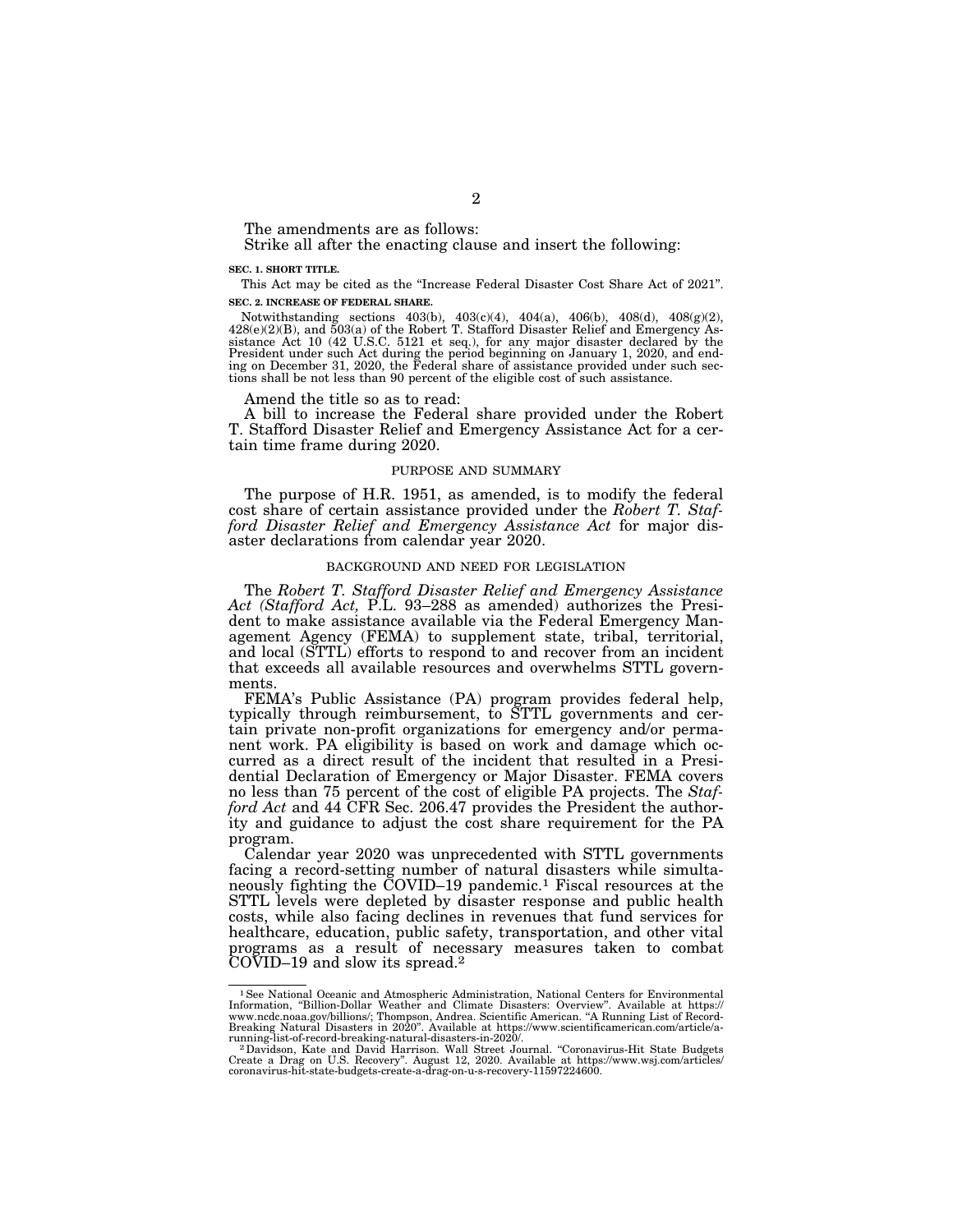H.R. 1951, as amended, increases the federal share from 75 percent to not less than 90 percent for major disasters declared by the President in calendar year 2020.

# **HEARINGS**

For the purposes of rule XIII, clause  $3(c)(6)(A)$  of the 117th Congress, the following hearing was used to develop or consider H.R. 1951:

On March 18, 2021, the Subcommittee held a hearing titled ''Building Smarter: The Benefits of Investing in Resilience and Mitigation.'' The Subcommittee received testimony from Mr. Russell ''Russ''' Strickland, Executive Director, Maryland Emergency Management Agency, State of Maryland, testifying on behalf of the National Emergency Management Association; Mr. Roy E. Wright, President and Chief Executive Officer, Insurance Institute for Business and Home Safety; Ms. Velma Smith, Senior Government Relations Officer, Flood Prepared Communities Initiative, Pew Charitable Trusts; Mr. Ben Harper, Head of Corporate Sustainability, Zurich North America Insurance Company; and Mr. John "Chuck" Fowke, Chairman, National Association of Home Builders. This hearing examined the current and future capacities in emergency management, mitigation and resilience, insurance, and construction.

# LEGISLATIVE HISTORY AND CONSIDERATION

H.R. 1951 was introduced in the House on March 16, 2021, by Mr. Thompson of California, and 18 original cosponsors and referred to the Committee on Transportation and Infrastructure. Within the Committee, H.R. 1951 was referred to the Subcommittee on Economic Development, Public Buildings, and Emergency Management.

The Subcommittee on Economic Development, Public Buildings, and Emergency Management was discharged from further consideration of H.R. 1951 on March 24, 2021.

The Full Committee considered H.R. 1951 on March 24, 2021, and ordered the measure to be reported to the House with a favorable recommendation, as amended, by a record vote of 46 yeas and 11 nays (Roll Call Vote #19).

The following amendments were offered:

An amendment offered by Mr. GRAVES of Louisiana (#1); was WITHDRAWN.

Page 2, beginning on line 6, strike "shall be not less than 90 percent'' and insert ''may be at a 100 percent Federal cost share in any area that has experienced a severe local impact or recent multiple major disasters or emergencies, applying the same considerations as carried out by the Administrator of the Federal Emergency Management Agency under section 1232 of the Disaster Recovery Reform Act of 2018 (42 U.S.C. 5170 note) and as determined appropriate by the Administrator,''.

An amendment offered by Mr. GRAVES of Louisiana (#2); was AGREED TO by voice vote.

Page 2, line 2, strike, "emergency or".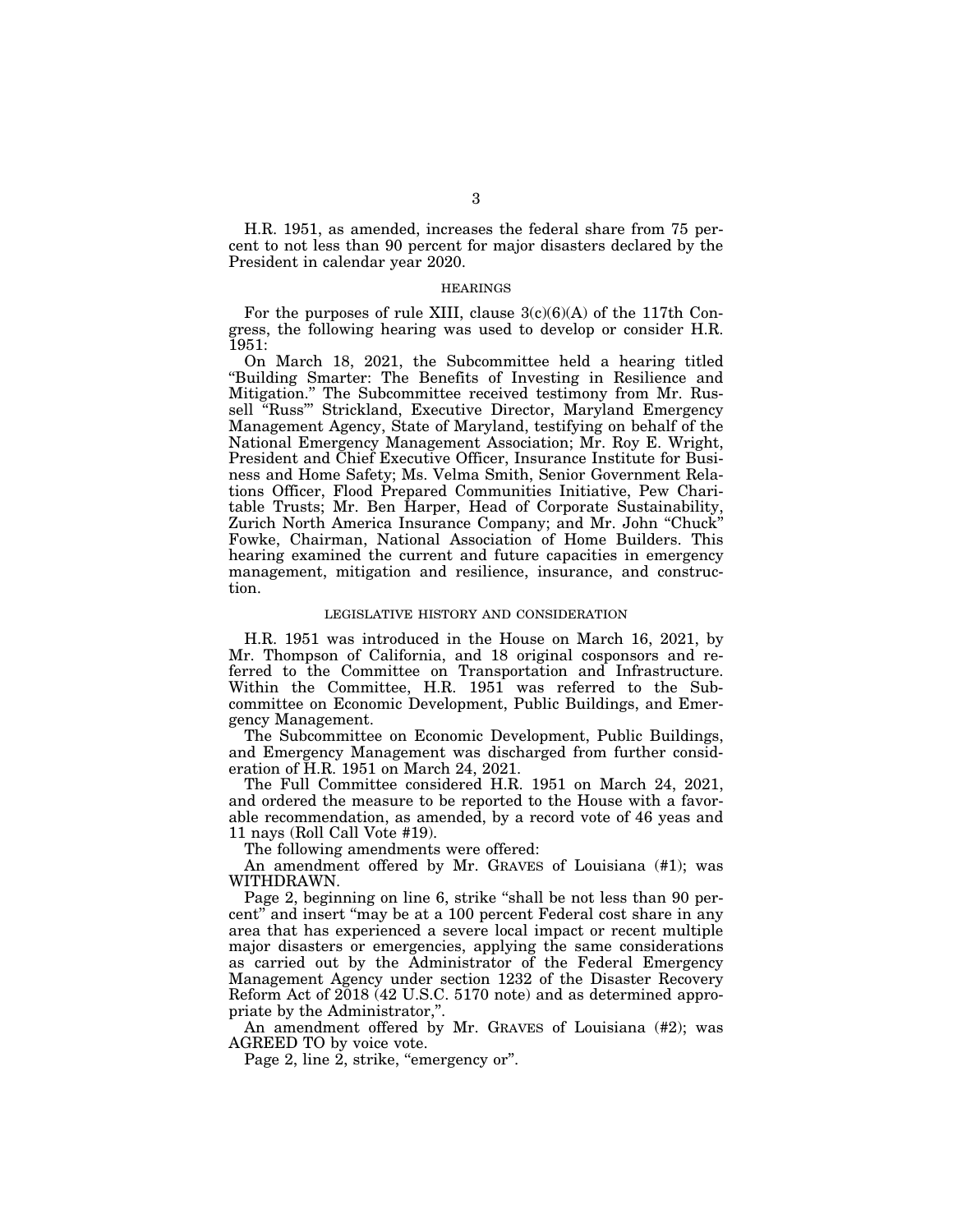# COMMITTEE VOTES

Clause 3(b) of rule XIII of the Rules of the House of Representatives requires each committee report to include the total number of votes cast for and against on each record vote on a motion to report and on any amendment offered to the measure or matter, and the names of those members voting for and against.

# *Committee on Transportation and Infrastructure Roll Call Vote No. 19*

On: agreeing to H.R. 1951 and ordering the measure to be reported to the House with a favorable recommendation, as amended. Agreed to: 46 yeas and 11 nays.

| <b>Majority Members</b> | Vote | <b>Minority Members</b> | Vote |
|-------------------------|------|-------------------------|------|
|                         | Yea  |                         | Yea  |
|                         | Yea  |                         | .    |
|                         | Yea  |                         | .    |
|                         | Yea  |                         | Nay  |
|                         | Yea  |                         | Yea  |
|                         | Yea  |                         | Nay  |
|                         | Yea  |                         | Nav  |
|                         | Yea  |                         | Yea  |
|                         | Yea  |                         | Yea  |
|                         | Yea  |                         | Nay  |
|                         | Yea  |                         | Nav  |
|                         | Yea  |                         | Yea  |
|                         | Yea  |                         | Yea  |
|                         | Yea  |                         | Nay  |
|                         | .    |                         | Yea  |
|                         | Yea  |                         | Nav  |
|                         | .    |                         | Yea  |
|                         | Yea  |                         | Nay  |
|                         | Yea  |                         | Yea  |
|                         | .    |                         | Yea  |
|                         | Yea  |                         | Yea  |
|                         | .    |                         | .    |
|                         | Yea  |                         | Nav  |
|                         | Yea  |                         | Nay  |
|                         | Yea  |                         | Yea  |
|                         | Yea  |                         |      |
|                         | Yea  |                         | Yea  |
|                         | Yea  |                         | Yea  |
|                         | Yea  |                         | Yea  |
|                         | .    |                         | .    |
|                         | Yea  |                         | .    |
|                         | Yea  |                         | Nay  |
|                         | Yea  |                         |      |
|                         | Yea  |                         |      |
|                         | Yea  |                         |      |
|                         | Yea  |                         |      |
|                         | .    |                         |      |
|                         |      |                         |      |

# COMMITTEE OVERSIGHT FINDINGS

With respect to the requirements of clause 3(c)(1) of rule XIII of the Rules of the House of Representatives, the Committee's oversight findings and recommendations are reflected in this report.

# NEW BUDGET AUTHORITY AND TAX EXPENDITURES

Clause  $3(c)(2)$  of rule XIII of the Rules of the House of Representatives does not apply where a cost estimate and comparison prepared by the Director of the Congressional Budget Office under sec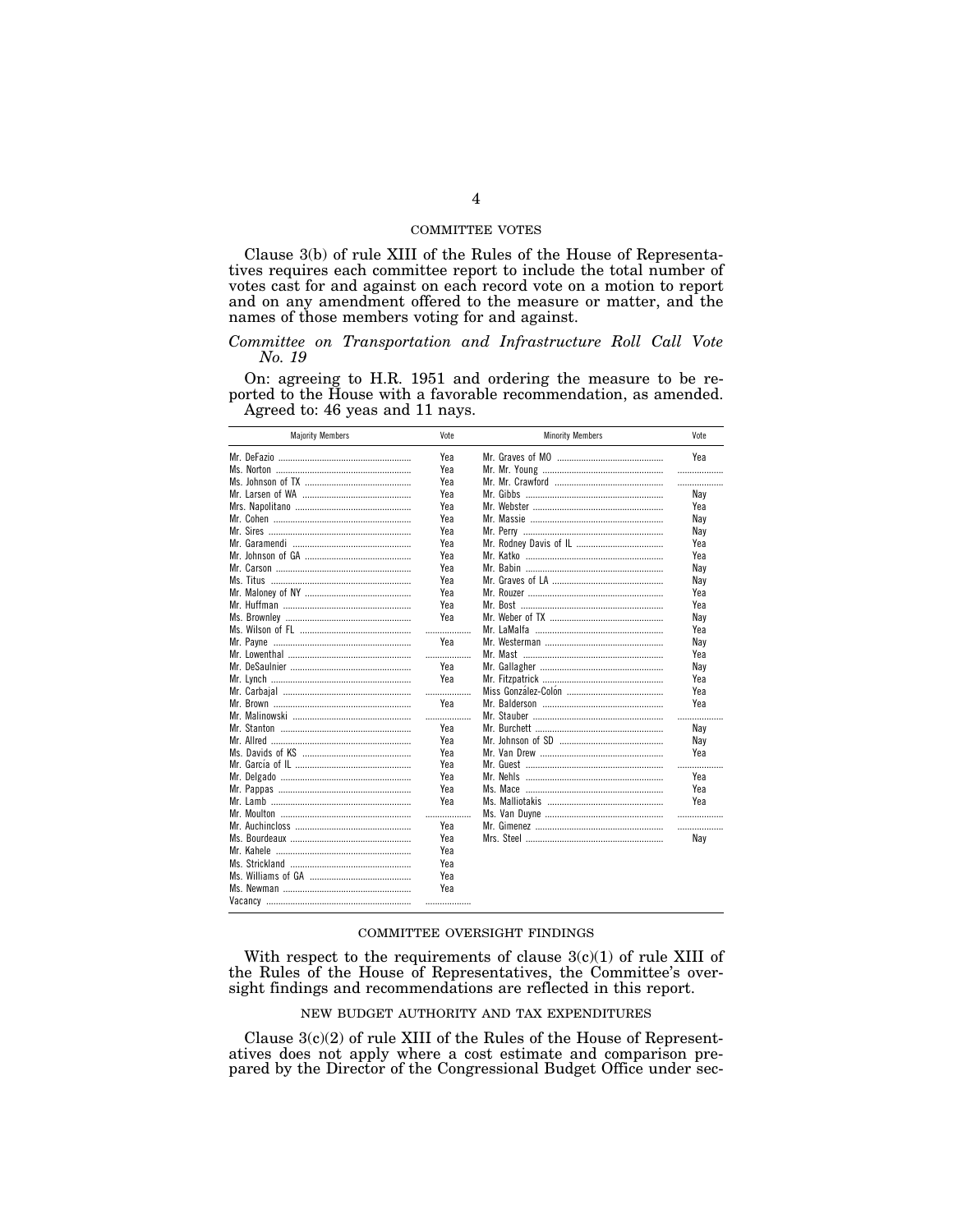tion 402 of the Congressional Budget Act of 1974 has been timely submitted prior to the filing of the report and is included in the report. Such a cost estimate is included in this report.

# CONGRESSIONAL BUDGET OFFICE COST ESTIMATE

With respect to the requirement of clause  $3(c)(3)$  of rule XIII of the Rules of the House of Representatives and section 402 of the Congressional Budget Act of 1974, the Committee has received the enclosed cost estimate for H.R. 1951 from the Director of the Congressional Budget Office:

# U.S. CONGRESS, CONGRESSIONAL BUDGET OFFICE, *Washington, DC, November 2, 2021.*

# Hon. PETER A. DEFAZIO, *Chairman, Committee on Transportation and Infrastructure, House of Representatives, Washington, DC.*

DEAR MR. CHAIRMAN: The Congressional Budget Office has prepared the enclosed cost estimate for H.R. 1951, the Increase Federal Disaster Cost Share Act of 2021.

If you wish further details on this estimate, we will be pleased to provide them. The CBO staff contact is Jon Sperl.

Sincerely,

# PHILLIP L. SWAGEL,<br>*Director.*

Enclosure.

| H.R. 1951, Increase Federal Disaster Cost Share Act of 2021<br>As ordered reported by the House Committee on Transportation and Infrastructure on March 24, 2021<br>By Fiscal Year, Millions of Dollars<br>2022-2031<br>2022-2026<br>2022<br>870<br>310<br>655<br>Direct Spending (Outlays)<br>0<br>0<br>0<br>Revenues<br>Increase or Decrease (-)<br>870<br>310<br>655<br>in the Deficit<br><b>Spending Subject to</b><br>$\mathbf{0}$<br>o<br>٥<br>Appropriation (Outlays)<br>Statutory pay-as-you-go<br><b>Mandate Effects</b><br>Yes<br>procedures apply?<br>No<br>Contains intergovernmental mandate?<br>Increases on-budget deficits in any<br>< \$5 billion<br>of the four consecutive 10-year<br>periods beginning in 2032?<br>No<br>Contains private-sector mandate?<br>Increase the federal share of costs paid from 75 percent to 90 percent of total recovery assistance provided<br>٠<br>for any disaster declared in 2020 |                                                                                                 | At a Glance                                                                                      |  |
|-----------------------------------------------------------------------------------------------------------------------------------------------------------------------------------------------------------------------------------------------------------------------------------------------------------------------------------------------------------------------------------------------------------------------------------------------------------------------------------------------------------------------------------------------------------------------------------------------------------------------------------------------------------------------------------------------------------------------------------------------------------------------------------------------------------------------------------------------------------------------------------------------------------------------------------------|-------------------------------------------------------------------------------------------------|--------------------------------------------------------------------------------------------------|--|
|                                                                                                                                                                                                                                                                                                                                                                                                                                                                                                                                                                                                                                                                                                                                                                                                                                                                                                                                         |                                                                                                 |                                                                                                  |  |
|                                                                                                                                                                                                                                                                                                                                                                                                                                                                                                                                                                                                                                                                                                                                                                                                                                                                                                                                         |                                                                                                 |                                                                                                  |  |
|                                                                                                                                                                                                                                                                                                                                                                                                                                                                                                                                                                                                                                                                                                                                                                                                                                                                                                                                         |                                                                                                 |                                                                                                  |  |
|                                                                                                                                                                                                                                                                                                                                                                                                                                                                                                                                                                                                                                                                                                                                                                                                                                                                                                                                         |                                                                                                 |                                                                                                  |  |
|                                                                                                                                                                                                                                                                                                                                                                                                                                                                                                                                                                                                                                                                                                                                                                                                                                                                                                                                         |                                                                                                 |                                                                                                  |  |
|                                                                                                                                                                                                                                                                                                                                                                                                                                                                                                                                                                                                                                                                                                                                                                                                                                                                                                                                         |                                                                                                 |                                                                                                  |  |
|                                                                                                                                                                                                                                                                                                                                                                                                                                                                                                                                                                                                                                                                                                                                                                                                                                                                                                                                         |                                                                                                 |                                                                                                  |  |
|                                                                                                                                                                                                                                                                                                                                                                                                                                                                                                                                                                                                                                                                                                                                                                                                                                                                                                                                         |                                                                                                 |                                                                                                  |  |
|                                                                                                                                                                                                                                                                                                                                                                                                                                                                                                                                                                                                                                                                                                                                                                                                                                                                                                                                         |                                                                                                 |                                                                                                  |  |
| Estimated budgetary effects would mainly stem from<br>Increasing the share of costs that the federal government would cover for certain disasters<br>٠                                                                                                                                                                                                                                                                                                                                                                                                                                                                                                                                                                                                                                                                                                                                                                                  | The bill would                                                                                  |                                                                                                  |  |
|                                                                                                                                                                                                                                                                                                                                                                                                                                                                                                                                                                                                                                                                                                                                                                                                                                                                                                                                         | Areas of significant uncertainty include<br>٠<br>governments will provide for certain disasters | Estimating the total amount of assistance that the Federal Emergency Management Agency and state |  |

**Detailed estimate begins on the next page.**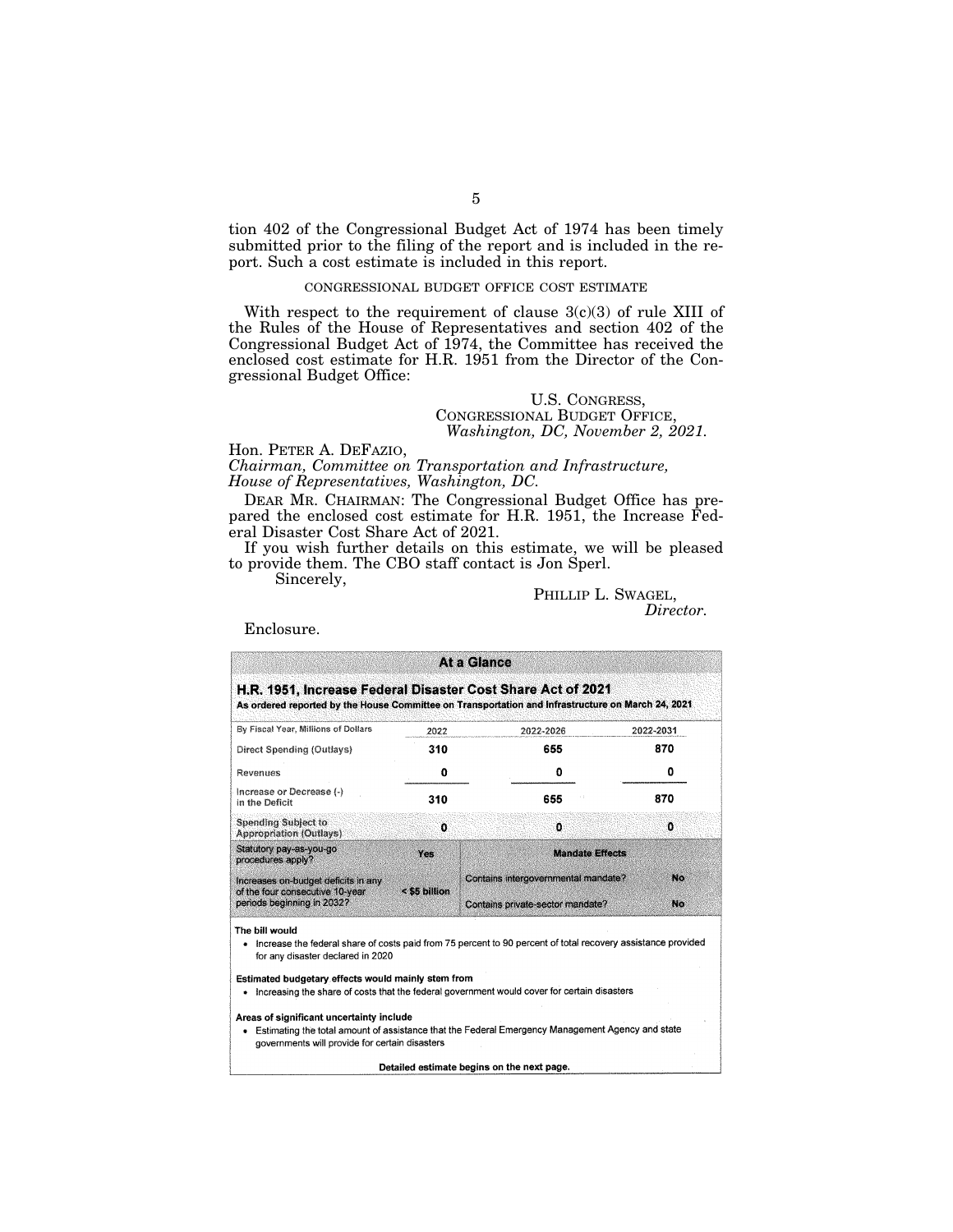Bill summary: H.R. 1951 would increase the federal share of costs to 90 percent for any disasters that were declared by the President in calendar year 2020. Under the Robert T. Stafford Disaster Relief and Emergency Assistance Act, the federal government typically pays 75 percent of total recovery costs unless the Federal Emergency Management Agency (FEMA) agrees to pay a higher share; state governments pay the rest.

Estimated Federal cost: The estimated budgetary effect of H.R. 1951 is shown in Table 1. The costs of the legislation fall within budget function 450 (community and regional development).

TABLE 1.—ESTIMATED BUDGETARY EFFECTS OF H.R. 1951

|                                   |          |              |                  |                              |              | By fiscal year, millions of dollars- |                |                |                    |                    |          |                 |
|-----------------------------------|----------|--------------|------------------|------------------------------|--------------|--------------------------------------|----------------|----------------|--------------------|--------------------|----------|-----------------|
|                                   | 2022     | 2023         | 2024             | 2025                         | 2026         | 2027                                 | 2028           | 2029           | 2030               | 2031               | $2022 -$ | $2022-$<br>2031 |
|                                   |          |              |                  | Increases in Direct Spending |              |                                      |                |                |                    |                    |          |                 |
| Retroactive Costs:                |          |              |                  |                              |              |                                      |                |                |                    |                    |          |                 |
| Estimated Budget Authority        | $\bf{0}$ | $\mathbf{0}$ | $\boldsymbol{0}$ | $\mathbf{0}$                 | 0            | $\bf{0}$                             |                |                | $^{0}$             |                    |          |                 |
|                                   | 250      | $\mathbf{0}$ |                  | $0\qquad 0$                  |              | $\begin{matrix} 0 & 0 \end{matrix}$  | $\overline{0}$ | $\overline{0}$ | $\Omega$           | $\Omega$           | 250      | 250             |
| Prospective Costs:                |          |              |                  |                              |              |                                      |                |                |                    |                    |          |                 |
| Estimated Budget Authority        | 0        | 0            | 0                | 0                            | $\bf{0}$     | $\bf{0}$                             | 0              | $^{0}$         | $\left( 0 \right)$ | $\left( 0 \right)$ |          | $\theta$        |
|                                   | 60       | 90           | 90               | 85                           | 80           | 70                                   | 55             | 40             | 30                 | 20                 | 405      | 620             |
| Total Changes in Direct Spending: |          |              |                  |                              |              |                                      |                |                |                    |                    |          |                 |
| Estimated Budget Authority        | 0        | 0            | $\mathbf{0}$     | $\mathbf{0}$                 | $\mathbf{0}$ | $\mathbf{0}$                         | $\bf{0}$       | $\mathbf{0}$   | $\mathbf{0}$       | 0                  |          | 0               |
| Estimated Outlays                 | 310      | 90           | 90               | 85                           | 80           | 70                                   | 55             | 40             | 30                 | 20                 | 655      | 870             |

Basis of estimate: For this estimate, CBO assumes that the bill will be enacted by the end of calendar year 2021 and that outlays will follow historical spending patterns for the affected programs.

Direct spending: H.R. 1951 would increase the federal share of costs from 75 percent to 90 percent for any major disaster declared in 2020; state governments pay the remaining portion. As a result, FEMA would pay 15 percent more of the costs of providing assistance to eligible entities within states that were affected by qualifying disasters (those entities include local governments, as well as individuals and households).

During 2020, 104 disaster declarations were made, including 57 declarations on behalf of states and Indian tribes for the coronavirus pandemic (a declaration is made for each state or tribe affected by a particular disaster). Under current law, FEMA administratively increased the federal share for disasters related to the pandemic to 100 percent and increased the federal share to 90 percent for the declaration related to Hurricane Laura's effects in Louisiana. Therefore, CBO expects that enacting H.R. 1951 would result in higher costs with respect to the remaining 46 declarations.

Retroactive Costs. For those disasters that would be affected by the bill, FEMA has already obligated nearly \$1.3 billion in assistance, paying 75 percent of project costs that total nearly \$1.7 billion. Using information provided by the agency, CBO estimates that under the bill FEMA would retroactively pay an additional 15 percent of those costs—about \$250 million—in 2022.

Prospective Costs. In addition, FEMA would pay a higher share on any future assistance allocated for those events. Using information provided by FEMA about the agency's projections of future needs, CBO expects that FEMA and states will obligate funds to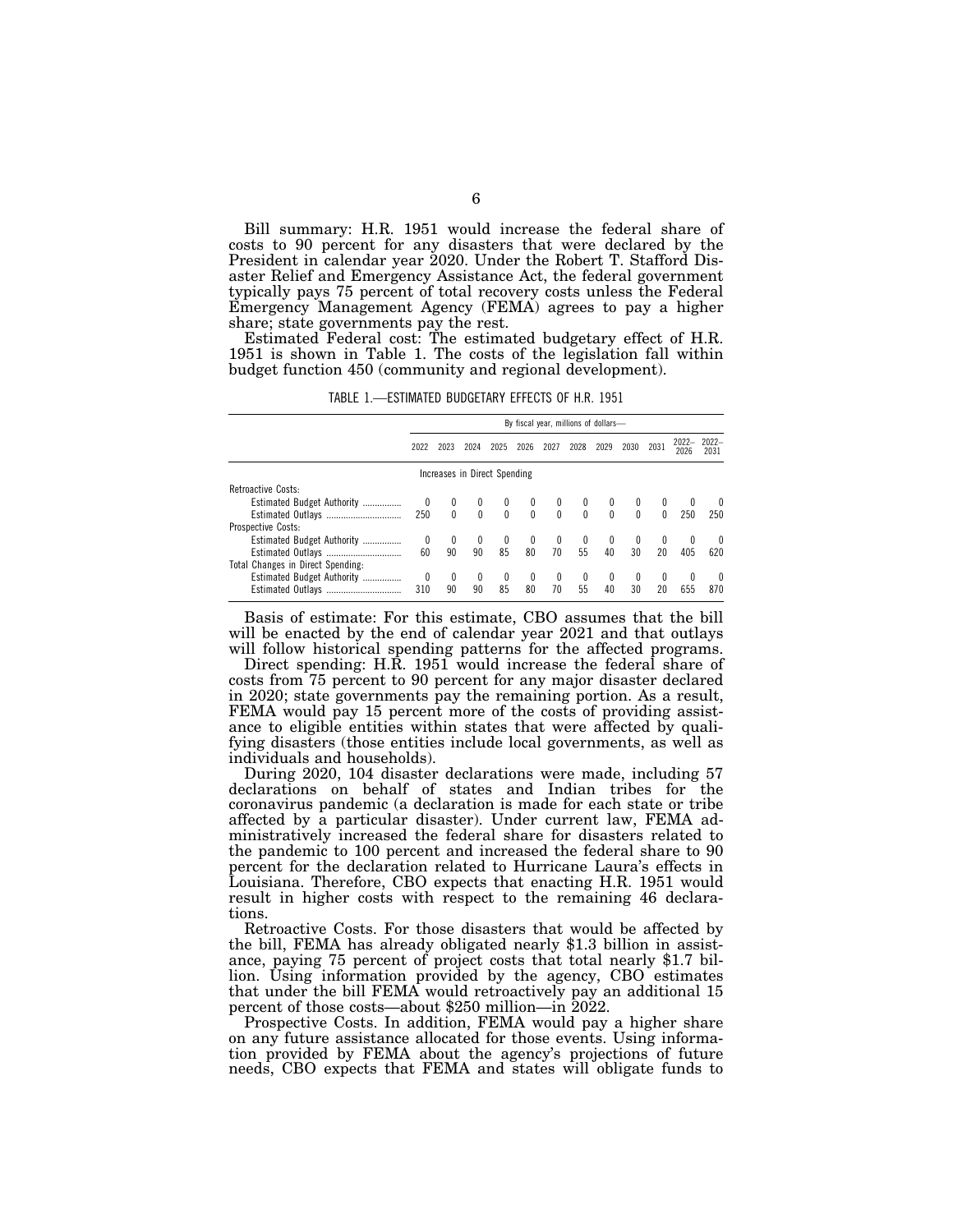offset about \$4.5 billion in losses over the 2022–2031 period. Under the bill, FEMA would be responsible for an additional 15 percent of those costs—\$675 million. Of that amount, CBO estimates that the agency would spend \$620 million over the 2022–2031 period from amounts available for that purpose. The balance, CBO estimates, would be spent after 2031.

In total, CBO estimates that enacting H.R. 1951 would increase spending by \$870 million over the 2022–2031 period.

Uncertainty: This estimate is subject to considerable uncertainty. Because H.R. 1951 would increase the share of costs paid by the federal government—rather than state governments—the cost of the legislation would principally depend upon how much FEMA allocates for recovery from those qualifying disasters. While CBO's estimate of additional spending under the bill is informed by FEMA's current projection of the amounts that it will allocate for these disasters over the next decade, the ultimate amounts that will be provided—particularly later in the decade—are difficult to predict. Based on the needs of recipient communities in the future, if FEMA decided to increase or decrease the amounts allocated, spending under H.R. 1951 would, in turn, be higher or lower than CBO estimates.

Pay-as-you-go considerations: The Statutory Pay-As-You-Go Act of 2010 establishes budget-reporting and enforcement procedures for legislation affecting direct spending or revenues. The net changes in outlays that are subject to those pay-as-you-go procedures are shown in Table 2. (Most of the outlays would come from appropriations designated in accordance with section 251 of the Balanced Budget and Emergency Deficit Control Act of 1985 as emergency requirements or for disaster relief.)

TABLE 2.—CBO'S ESTIMATE OF THE STATUTORY PAY-AS-YOU-GO EFFECTS OF H.R. 1951, THE IN-CREASE FEDERAL COST SHARE ACT OF 2021, AS ORDERED REPORTED BY THE HOUSE COM-MITTEE ON TRANSPORTATION AND INFRASTRUCTURE ON MARCH 24, 2021

|                                       | By fiscal year, millions of dollars |    |     |    |    |    |     |  |                                              |     |                |     |
|---------------------------------------|-------------------------------------|----|-----|----|----|----|-----|--|----------------------------------------------|-----|----------------|-----|
|                                       | 2022                                |    |     |    |    |    |     |  | 2023 2024 2025 2026 2027 2028 2029 2030 2031 |     | 2022-2022-2026 |     |
| Net Increase in the On-Budget Deficit |                                     |    |     |    |    |    |     |  |                                              |     |                |     |
|                                       | 310                                 | 90 | -90 | 85 | 80 | 70 | -55 |  | 40 30                                        | -20 | 655            | 870 |

Increase in long-term deficits: CBO estimates that enacting H.R. 1951 would not increase on-budget deficits by more than \$5 billion in any of the four consecutive 10-year periods beginning in 2032. Mandates: None.

Estimate prepared by: Federal Costs: Jon Sperl, Mandates: Rachel Austin.

Estimate reviewed by: Justin Humphrey, Chief, Finance, Housing, and Education Cost Estimates Unit, H. Samuel Papenfuss, Deputy Director of Budget Analysis; Theresa Gullo, Director of Budget Analysis.

# PERFORMANCE GOALS AND OBJECTIVES

With respect to the requirement of clause  $3(c)(4)$  of rule XIII of the Rules of the House of Representatives, the performance goal and objective of this legislation is to reduce the financial burden on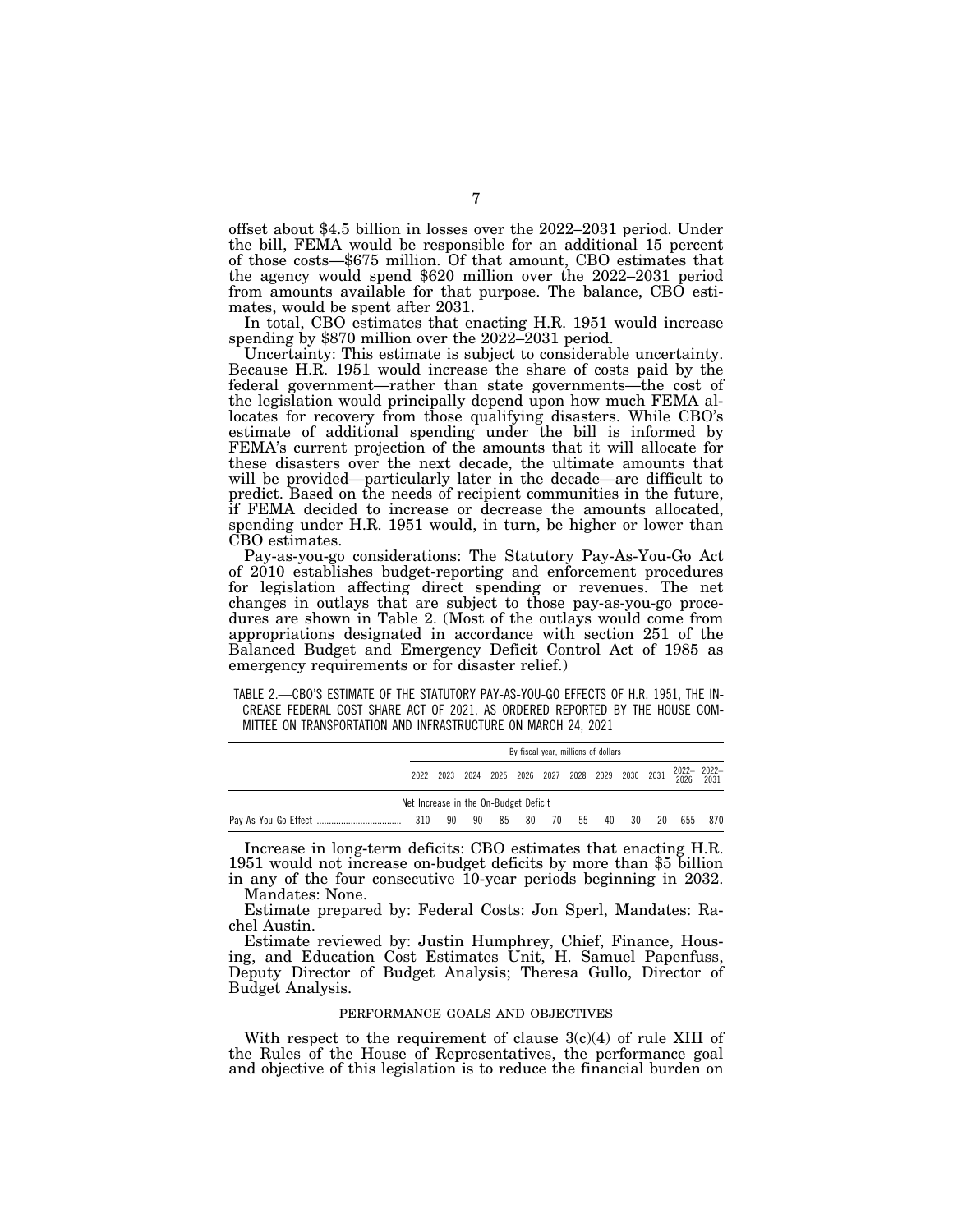state, tribal, local, and territorial governments by increasing the Federal cost share for all disasters declared during calendar year 2020.

# DUPLICATION OF FEDERAL PROGRAMS

Pursuant to clause  $3(c)(5)$  of rule XIII of the Rules of the House of Representatives, the Committee finds that no provision of H.R. 1951, as amended, establishes or reauthorizes a program of the federal government known to be duplicative of another federal program, a program that was included in any report from the Government Accountability Office to Congress pursuant to section 21 of Public Law 111–139, or a program related to a program identified in the most recent Catalog of Federal Domestic Assistance.

# CONGRESSIONAL EARMARKS, LIMITED TAX BENEFITS, AND LIMITED TARIFF BENEFITS

In compliance with clause 9 of rule XXI of the Rules of the House of Representatives, this bill, as reported, contains no congressional earmarks, limited tax benefits, or limited tariff benefits as defined in clause  $9(e)$ ,  $9(f)$ , or  $9(g)$  of the Rule XXI.

# FEDERAL MANDATES STATEMENT

The Committee adopts as its own the estimate of federal mandates prepared by the Director of the Congressional Budget Office pursuant to section 423 of the Unfunded Mandates Reform Act  $(Public Law 104-4)$ .

# PREEMPTION CLARIFICATION

Section 423 of the Congressional Budget Act of 1974 requires the report of any Committee on a bill or joint resolution to include a statement on the extent to which the bill or joint resolution is intended to preempt state, local, or tribal law. The Committee finds that H.R. 1951 does not preempt any state, local, or tribal law.

# ADVISORY COMMITTEE STATEMENT

No advisory committees within the meaning of section 5(b) of the Federal Advisory Committee Act were created by this legislation.

# APPLICABILITY TO LEGISLATIVE BRANCH

The Committee finds that the legislation does not relate to the terms and conditions of employment or access to public services or accommodations within the meaning of section  $10\overline{2}(b)(3)$  of the Congressional Accountability Act (Public Law 104–1).

### SECTION-BY-SECTION ANALYSIS OF THE LEGISLATION

### *Section 1. Short title*

This section provides that this bill may be cited as the ''Increase Federal Disaster Cost Share Act of 2021''.

# *Sec. 2. Increase of Federal share*

This section states that the Federal share of assistance provided pursuant to sections  $403(b)$ ,  $403(c)(4)$ ,  $404(a)$ ,  $406(b)$ ,  $408(d)$ ,  $408(g)(2)$ ,  $428(e)(2)(B)$ , and  $503(a)$  of the Stafford Act for any major